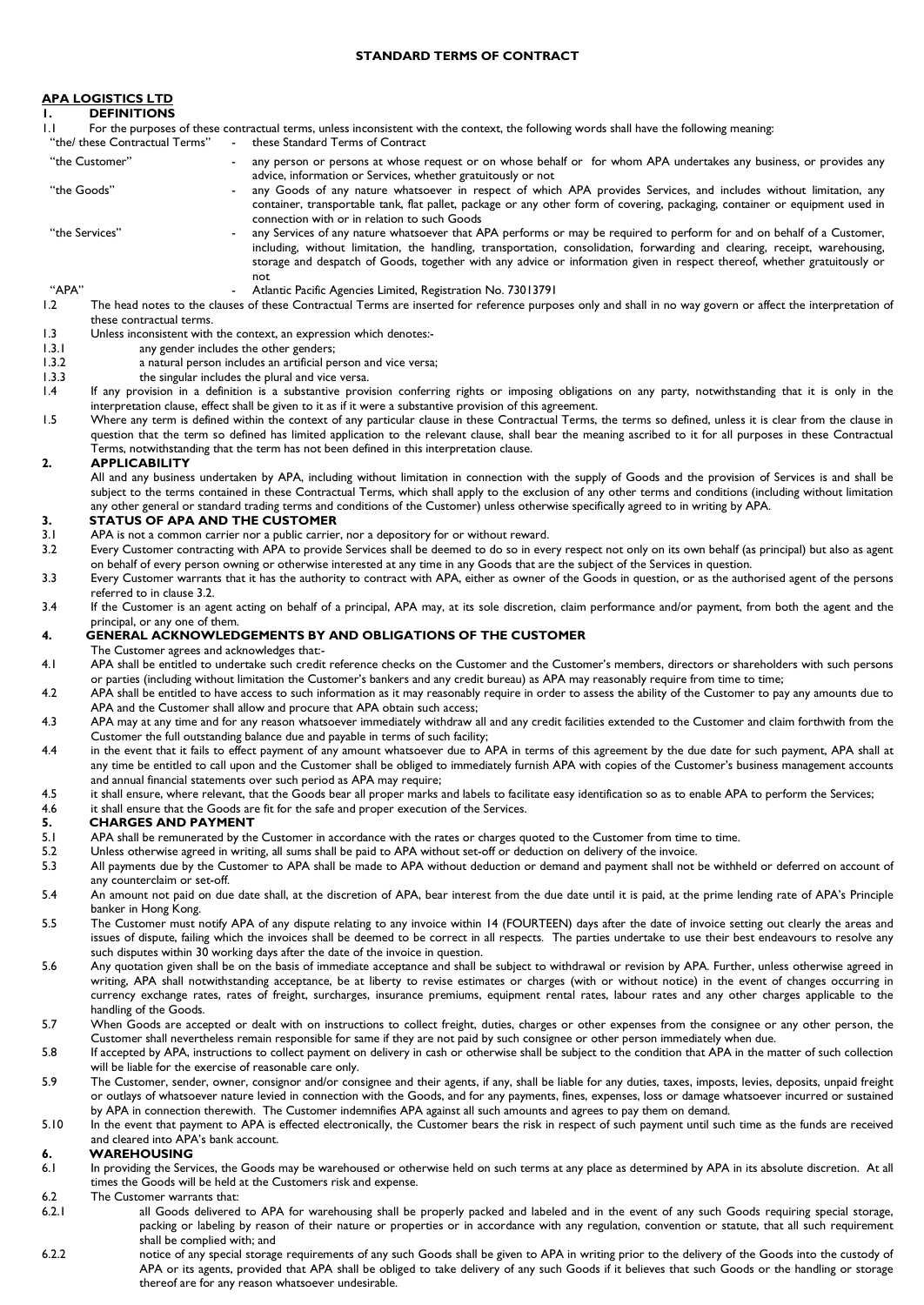6.3 If APA agrees to undertake the packing of the Goods into any container or the packaging or unitization of the Goods for any purpose, such packaging or unitization shall be undertaken at the sole risk and expense of the Customer. The Customer shall provide APA with full packing and labeling instructions in writing, including but not limited to any requirements as to the internal or other securing, mass distribution, maximum aggregate mass restrictions, labeling, temperature control or other restrictions, information as to the properties of the Goods and any noxious or other possible hazards or dangerous properties they might possess.

### **7. TRANSPORT DOCUMENTS**

APA may issue in respect of the whole or any part of any contract for the movement of Goods, a combined transport document or bill of lading in a form that shall be within APA's discretion, including a FIATA combined transport bill of lading, a warehouse and/or forwarding receipt, an air or sea waybill, a consignment or delivery note, a container movement or transport order, a groupage or house bill of lading or a receipt for shipment or dispatch bill of lading (any of which may reflect APA or any other as the carrier in terms thereof) provided that where a combined transport document or bill of lading is issued, these trading terms and conditions shall continue to apply as between APA on the one part and the Customer and/or the Owner on the other part.

#### **8. APA'S DISCRETION IN THE ABSENCE OF INSTRUCTIONS**

- In the absence of specific instructions given timeously in writing by the Customer to APA:
- 8.1.1 it shall be in the sole discretion of APA to decide at what time to perform or to procure the performance of any or all of the acts which may be necessary for the discharge of its obligations to the Customer;
- 8.1.2 APA shall have the sole discretion to determine the means, route and procedure to be followed by it in performing all or any of the acts or Services it has agreed to perform; and
- 8.1.3 in all cases where there is a choice of tariff rates or premiums offered by any carrier, warehouseman, underwriter or any other person depending on the declared value of the relevant Goods or the extent of the liability assumed by the carrier, warehouseman, underwriter or any other person, it shall be in the sole discretion of APA as to what declaration, if any, shall be made, and what liability, if any, shall be imposed on the carrier, warehouseman, underwriter or any other person.

### **9. SECURITY**

- As security for the due fulfilment (including without limitation, payment) by the Customer to APA of all its obligations arising from any cause whatsoever, the Customer assigns to APA all its right title and interest in and to any money held by APA on behalf of the Customer, and any claims the Customer has against the Receiver for a refund of Value Added Tax which have or may in the future accrue to it from time to time.
- 9.2 The Customer shall deliver to APA upon demand all documents necessary to perfect this assignment and to serve all necessary notices to effect the same on demand.

### **10. TIME NOT OF THE ESSENCE**

- Although APA will make an effort to render the Services within any time stated, such stated time is approximate only and shall not be a material term. It is also subject to the Customer timeously providing any instruction or information to enable APA to carry out its obligations.
- 10.2 Unless otherwise agreed in writing, all Services to be rendered will be executed by APA during normal working hours.<br>10.3 APA will not be liable for any delay in the delivery of goods no matter what the cause of that
- 10.3 APA will not be liable for any delay in the delivery of goods no matter what the cause of that delay.<br>11. RECEIPT OF GOODS, DELIVERY AND RISK

### **11. RECEIPT OF GOODS, DELIVERY AND RISK**

- 11.1 Unless otherwise agreed in writing, the Customer shall deliver the Goods to, or take delivery of the Goods from such place as may be stipulated by APA.
- 11.2 If APA agrees to accept delivery of, or to deliver the Goods to any other place then the following provisions will apply:
- 11.2.1 the Customer will be liable for all the costs of delivery and shall pay such costs to APA on invoice; 11.2.2 APA may, acting as the Customers agent, arrange for someone to deliver the Goods to or for the Customer ("the carrier") on such terms as APA decides, and the Customer will be liable for all the carrier's charges;
- 11.2.3 APA may effect delivery and the Customer shall accept delivery of the Goods as available;<br>11.2.4 if it is apparent to APA that on receipt of the Goods by APA, they are damaged or def
- if it is apparent to APA that on receipt of the Goods by APA, they are damaged or defective, APA shall advise the Customer in writing and shall provide reasonable assistance (at the cost of the Customer) to the Customer to enable the Customer to make any claim (whether for insurance or otherwise) which the Customer considers necessary;
- 11.2.5 if the Customer does not take delivery of the Goods from APA or the carrier at the agreed time or place, APA may charge the Customer for all expenses incurred by APA in attempting to make delivery.
- 11.3 Where the Customer provides the vehicle or rail truck, APA shall not be responsible for the suitability of that vehicle or rail truck to transport the Goods properly or safely, or at all.
- 11.4 Where the Customer or shipping line provides any container or any other transportation unit, APA shall not be responsible for the suitability of that container or other transportation unit to carry or transport the Goods properly or safely, or at all.
- 11.5 Where the Goods are in bulk or in break bulk, APA will make reasonable efforts to maximise the quantity of the Goods to be loaded onto or into vehicle, rail truck, container or other transport unit. Accordingly, APA shall not be liable or responsible to the Customer for any inability to fit the requested quantity of the Goods into the vehicles, rail trucks, containers or other transport units.

# <span id="page-1-0"></span>**12. GOODS INFORMATION**<br>**12.1** The Customer shall provide to

- The Customer shall provide to APA such particulars of the Goods, including weights, measurements, characteristics and descriptions as APA may reasonably require for the purpose of providing and performing the Services. The Customer guarantees and APA shall at all times be entitled to rely upon all particulars and information furnished in terms of this clause. Without limiting the aforegoing, the Customer guarantees to APA the accuracy of all marks, measurements, numbers and weights and any other information given, reflected in or shown on any documentation relating to the Goods, including, but not limited to packing lists, invoices, bills of lading, waybills, customs and revenue service documents.
- 12.2 Unless otherwise agreed in writing by APA the Goods shall be handled at the Customers risk and the Customer hereby indemnifies APA against any claim, loss or damage faced or suffered by it as a result of any breach of this claus[e 12.](#page-1-0)

### **13. HAZARDOUS OR DANGEROUS GOODS**

- 13.1 APA will not be obliged to provide any Services in respect of Goods which are hazardous, dangerous, noxious or liable to cause injury or damage to any person, Goods or property whatsoever (including without limitation those likely to harbour or encourage vermin or other pests) ("Dangerous Goods"), unless it agrees to do so.
- 13.2 If Services are provided in respect of Dangerous Goods, whether with or without the knowledge or express consent of APA, the Customer indemnifies APA against all loss or damage suffered by APA, or any third party, caused by or as a result of the presence of, any Dangerous Goods.
- 13.3 APA may at its discretion remove, sell, destroy or otherwise dispose of any Dangerous Goods received by it or under APA's control whether with or without its knowledge or express consent. APA will not be liable in any way to the Customer or any other party for compensation or the value thereof.
- 13.4 The Dangerous Goods or the container, package or other covering in which the Dangerous Goods are to be tendered to APA or its agents shall be prominently marked on the outside so as to indicate the nature and the character of the Goods. Such markings must comply with internationally and locally accepted practices as well as all applicable laws, regulations or requirements.

- **14. PERISHABLE GOODS**<br>**14.1** Without limiting or affecti 14.1 Without limiting or affecting any other terms of these Contractual Terms, Goods (whether perishable or otherwise) in the care, custody or control of APA may at the customer's expense be sold by private treaty or public auction or otherwise disposed of by APA in its sole discretion, without notice to the customer, sender, owner or consignee, if:
- 14.1.1 such Goods have begun to deteriorate or are likely to deteriorate;<br>14.1.2 such Goods are insufficiently addressed or marked;
- 14.1.2 such Goods are insufficiently addressed or marked;<br>14.1.3 the Customer cannot be identified; or
- 14.1.3 the Customer cannot be identified; or<br>14.1.4 the Goods have not been collected
- the Goods have not been collected or accepted by the Customer or any other person after the expiration of 21 days from APA notifying the Customer in writing to collect or accept such Goods, provided that if APA has no address for the Customer such notice period shall not be necessary.
- 14.2 Payment or tender of the net proceeds, if any, of the Goods after the sale thereof, after deduction of those charges and expenses incurred by APA in respect thereof shall be equivalent to delivery of such Goods.

### **15. INSURANCE**

- APA has no obligation to take out and maintain any form of insurance cover on the Goods. This is the sole responsibility of the Customer.
- 15.2 The Company shall not be obliged to make any declaration for the purpose of any Statute, convention or contract as to the nature of any Goods or as to any special interest in delivery or otherwise unless expressly instructed by the Customer in writing. In particular, APA shall be under no obligation, unless written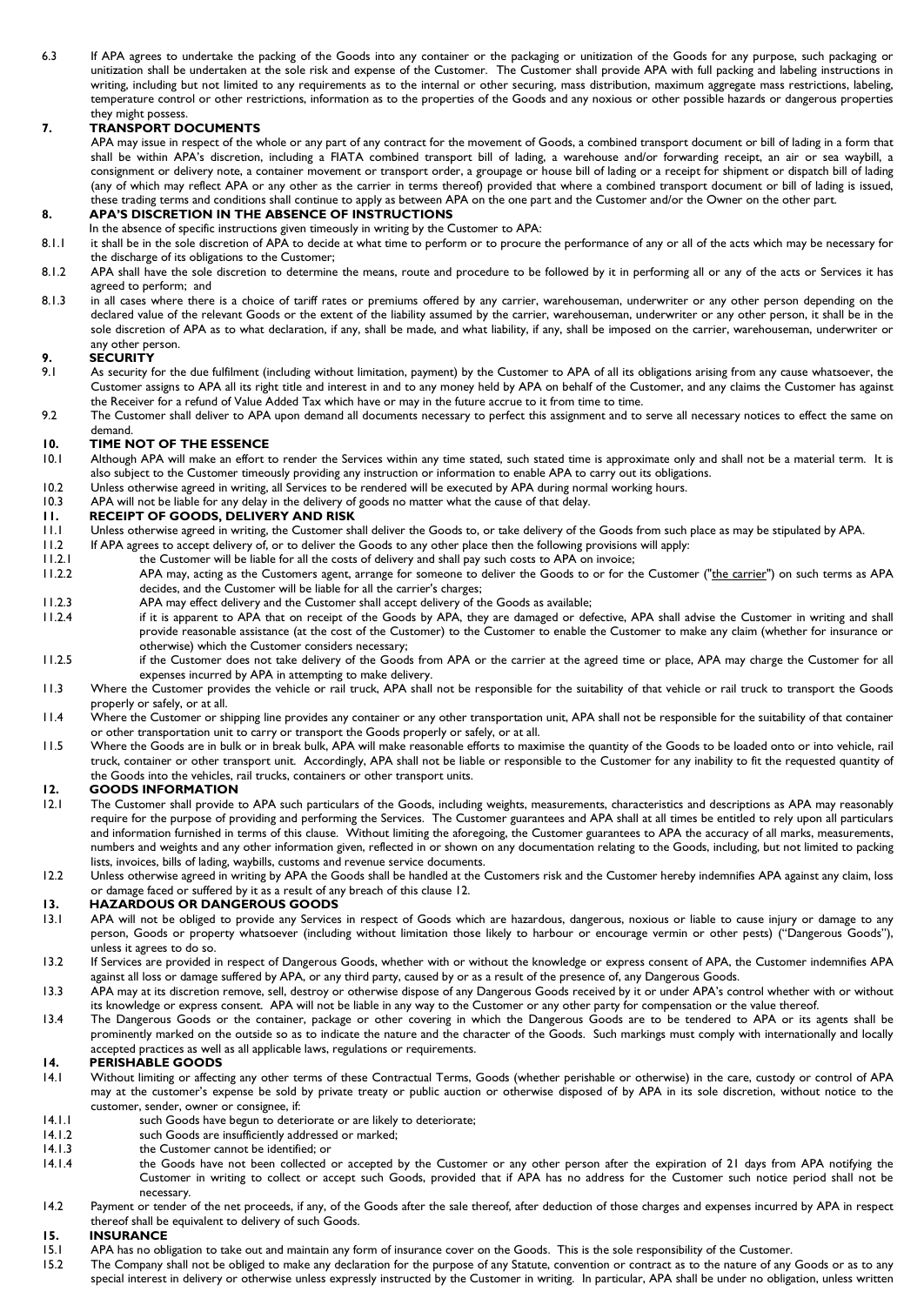instructions to that effect are given to, and accepted in writing by APA, to make any declaration or to seek any special protection or cover from any carrier, in respect of any Goods which are, or fall within the definition by that body of dangerous or very dangerous Goods or Goods liable to be stored in the open.

15.3 In all cases where there is a choice of tariff rates or premiums offered by carriers, warehousemen, underwriters, or others, depending upon the value declared or the extent of the liability assumed by the carrier, warehousemen, underwriter or other persons, it shall be in the entire discretion of APA as to what declaration, if any, shall be made and what liability, if any, shall be imposed on the carrier, warehousemen, underwriters or other persons, unless express instructions in writing are timeously given by the Customer and accepted by APA.

# **16. CONTRACTING AS AGENT**<br>16.1 The Customer acknowledges that

- The Customer acknowledges that APA itself will not always provide, perform or carry out the Services, which may be performed by third parties. The Customer authorises APA to act as its agent in contracting with such third parties for the provision or performance of the Services. The Customer acknowledges that such contracts shall bind the Customer to the third party and be on such terms as APA considers reasonable.
- 16.2 APA shall have no liability of any nature whatsoever to the Customer for the performance by the third parties of their obligations to the Customer in respect of the Services.

# <span id="page-2-0"></span>**17. CLAIMS / LIMITATION OF LIABILITY**

- APA shall not be liable to the Customer for any loss or damage of any nature whatsoever, whether actual, prospective or contingent, other than in terms of this claus[e 17.](#page-2-0)
- <span id="page-2-1"></span>17.2 APA shall not be liable to the Customer for any loss or damage howsoever caused and of any nature whatsoever, nor the death nor injury to any person, unless the Customer or the party who suffers such loss, damage, death or injury, proves that the loss, damage, death or injury arose from the gross negligence of APA, its servants, agents, sub-contractors or any person for whom APA is vicariously liable.
- 17.3 In any event, and notwithstanding claus[e 17.2,](#page-2-1) APA shall not be liable for any consequential loss, special damages, demurrage or loss of profits.<br>17.4 If APA is liable to the Customer in terms of clause 17.2, then not
- 17.4 If APA is liable to the Customer in terms of clause [17.2,](#page-2-1) then notwithstanding anything to the contrary contained in these Contractual Terms or otherwise, APA's liability, howsoever arising, within contract or in delict, in connection with the Services shall not exceed the lower of :
- 17.4.1 the value of the Goods evidenced by the relevant documentation or declared by the Customer for Customs purposes or for any purpose connected with their transportation or handling;
- 17.4.2 the value of the Goods declared for insurance purposes;<br>17.4.3 double the amount of the fees charged by APA for the S
- double the amount of the fees charged by APA for the Services in connection with the Goods, but excluding any amount payable to sub-contractors, agents and third parties.
- 17.5 The Customer must give APA immediate notice of any occurrence giving rise to any loss, damage, injury or death.
- 17.6 The Customer shall have no claim against APA and APA shall be discharged from all liability unless legal proceedings are commenced against it within one year of the date of the occurrence giving rise to the claim.

#### **18. INDEMNITY**

The Customer indemnifies APA and holds it harmless, against all and any claims, loss, damages or liability of whatsoever nature and howsoever arising, which may at any time be suffered or incurred or made against APA, and whether in contract or tort, in respect of loss, damage or injury, howsoever caused, including without limiting the generality hereof, the negligence of APA in relation to or directly or indirectly arising from or connected with Goods owned by the Customer or any owner or consignee of the Goods who is not the Customer and, delivered to APA, including, but not limited to, any claims made by the Customs and Excise and other lawful authority of the country of jurisdiction

# **19. FRUSTRATION**

- If any performance by APA is prevented or delayed by the closure of a port, strikes, lock-outs, shortened working hours, shortage of labour or materials, delays in transport, accidents of any kind, any default or delay by any sub-contractor of APA, war, political or civil disturbances, the elements or any other cause whatever beyond APA's control, then APA shall have the election either:
- 19.1.1 to cancel the contract relating to the performance in question; or<br>19.1.2 subject to clause 19.2, to extend the time for performance until the
- <span id="page-2-3"></span>subject to claus[e 19.2,](#page-2-2) to extend the time for performance until the cause preventing or delaying performance ceases to apply.
- <span id="page-2-2"></span>19.2 If APA elects to extend the time for performance in terms of claus[e 19.1.2,](#page-2-3) the Customer shall be entitled to cancel the contract if APA does not commence or recommence performance within a period of 30 days following the original date of prevention or delay of performance, by giving written notice to that effect to APA.

# <span id="page-2-5"></span>**20. LIEN**

- <span id="page-2-4"></span>APA will have a lien on all Goods, freight money and documents, including but not limited to Bills of Lading, sea waybills and import permits, in its possession or under its control for any amount owing to it by the Customer (whether or not such amounts relate to such Goods, freight, money or documents). If the Customer is in breach of these Contractual Terms or any other agreement with APA, APA shall have the right to sell, without notice to the Customer, the whole or any part of the Goods, either by public auction or by private treaty and to apply the proceeds of such sale, after deducting all expenses thereof, in payment towards any sum due to APA by the Customer.
- 20.2 Any surplus will be paid over to the Customer, within 90 days after such sale or, in the event of APA being unaware of the whereabouts or address of the Customer, on application of the Customer.
- 20.3 Where APA has, in accordance with the provisions of clause [20.1,](#page-2-4) sold only a part of the Goods stored and the proceeds of such sale are sufficient to pay to APA all monies due to it by the Customer up to date thereof, the Customer will be entitled to take delivery of the remainder. APA will have the right to charge for the storage of any of the Goods forming part of such remainder of which delivery is not taken by the Customer, in accordance with the other provisions of these Contractual Terms and, without notice to the Customer, to recover any such remuneration in accordance with the provisions of clause [20.1.](#page-2-4)
- 20.4 The exercise by APA of any of the rights accorded to it by this clause 2[020](#page-2-5) will be without prejudice to any other rights it may have under this agreement or at common law in respect of the non-payment by the Customer of APA's remuneration.

### **21. SHRINKAGE**

The Customer acknowledges that in the course of performing the Services there may inevitably be a loss of or to the Goods. Subject always to the provisions of claus[e 177](#page-2-0), APA shall in any event not be liable for any loss of the Goods, which is less than 2% of the value of the Goods in respect of which Services are rendered by APA.

## 22. **CANCELLATION**<br>22.1 In addition to any other

- 
- <span id="page-2-6"></span>22.1 In addition to any other rights it may have, APA may cancel any or all of its contracts with the Customer if the Customer :<br>22.1.1 is, other than for the purposes of reconstruction or amalgamation, placed under volunt
- 22.1.1 is, other than for the purposes of reconstruction or amalgamation, placed under voluntary or compulsory liquidation, OR<br>22.1.2 makes any arrangement or composition with its creditors generally or ceases or threatens 22.1.2 makes any arrangement or composition with its creditors generally or ceases or threatens to cease to carry on business;
- 22.1.3 commits a breach of any of the terms hereof and remains in default after receipt by it of written notice from APA calling for such breach to be remedied.
- 22.2 As soon as a contract between APA and the Customer is cancelled pursuant to clause [22.1,](#page-2-6) all amounts owing in terms of that contract will immediately become due and payable.
- 22.3 Any termination pursuant to the preceding provisions of this clause 22 shall be without prejudice to any other accrued rights of any nature whatsoever that APA may have.

#### **23. CONFLICT**

Where any of the standard terms of contract conflict with any statutory laws of the Hong Kong SAR, it shall not render the whole null and void save to the extent of such conflict which shall be severed from the rest of the terms.

### **24. THIRD PARTIES TO BENEFIT**

The immunities, indemnities, rights and limitations of liability both as to cause and amount enjoyed by APA, shall extend and apply to APA's servants, agents and sub-contractors acting within the course and scope of their employment as such.

# 25. **NOTICES ADDRESS AND DOMICILIUM**<br>25.1 All notices, demands, communications or payme

- 25.1 All notices, demands, communications or payments intended for the Customer may be made or given at such party's last known address as given to APA.
- 25.2 A notice sent by APA to the Customer shall be deemed to be received:<br>25.2.1 on the same day, if delivered by hand or email or fax;
- 25.2.1 on the same day, if delivered by hand or email or fax;<br>25.2.2 on the tenth day after posting, if sent by prepaid regis
- on the tenth day after posting, if sent by prepaid registered mail.